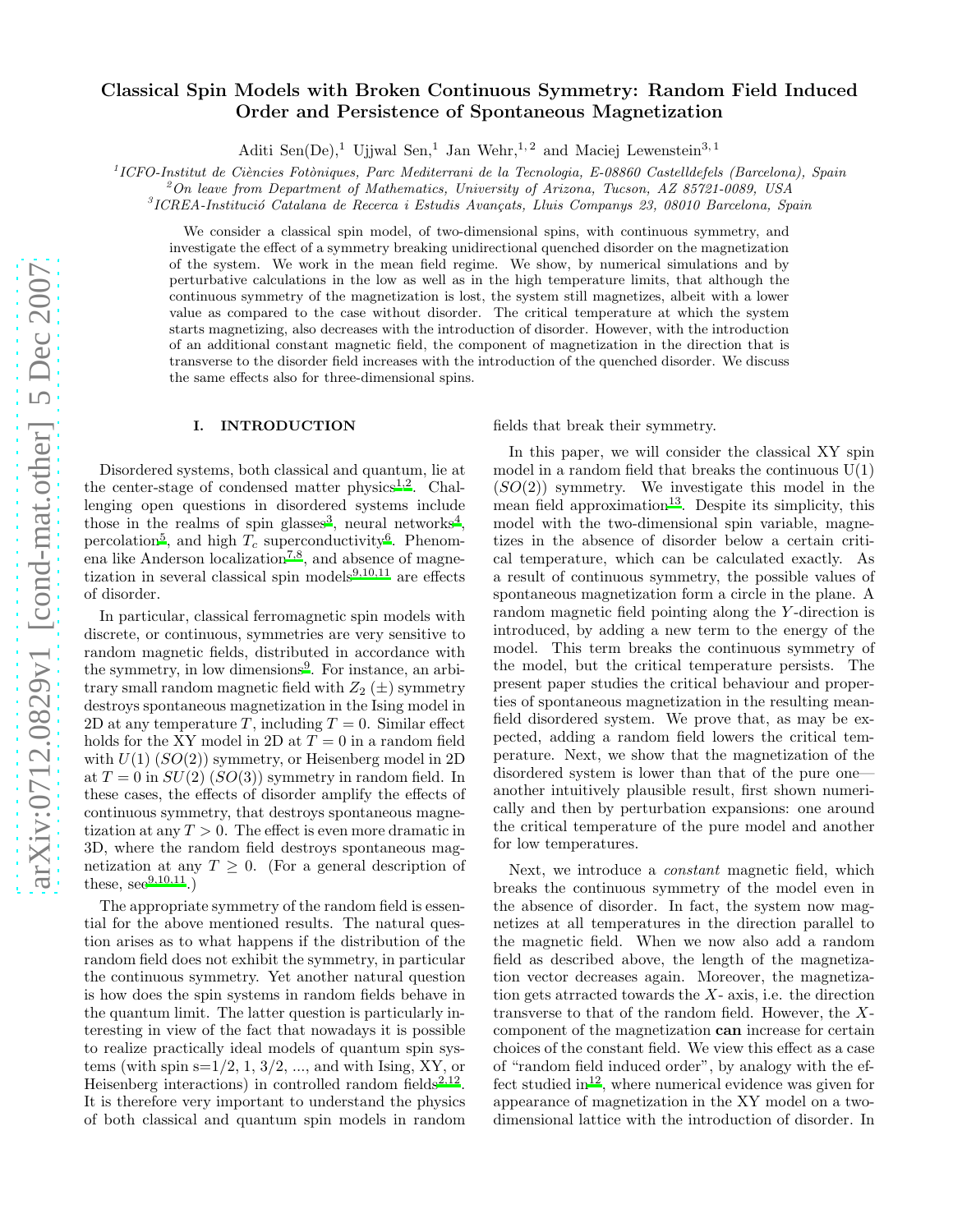contrast to the present work, in this other case no meanfield approximation was used and no uniform magnetic field was introduced.

The effect of "random field induced order" has, of course, a long history<sup>[14](#page-10-13)</sup>. Recently it has become vividly discussed in the context of XY ordering in a graphene quantum Hall ferromagnet<sup>[15](#page-10-14)</sup>, and ordering in  ${}^{3}$ He-A are rogel and amorphous ferromagnets<sup>[16](#page-10-15)</sup>. Let us stress that the novel aspects of our previous paper $12$  consists in clarifying certain aspect of the rigorous proof of the appearance of magnetization in XY model at  $T = 0$ , presentation of a novel evidence for the same effect at  $T > 0$ , and a proposal for realisation of quantum version of the effect with ultracold atoms. In the subse-quent paper<sup>[17](#page-10-16)</sup>, we have shown how the "random field induced order" exhibits itself in a system of two-component trapped Bose-Einstein condensate with random Raman inter-component coupling. The novelty of the present paper lies in systematic mean field treatment of the disordered XY model with particular emphasis on the response to the constant magnetic field.

The paper is arranged as follows. In Sect. [II](#page-1-0) the ferromagnetic XY model is introduced. A symmetry breaking random field is added in Sect. [III](#page-2-0) and the results of numerical simulations of and perturbative calculations on the resulting model are presented. In Sect. [IV,](#page-5-0) study the system with an additional constant field and, in particular, show presence of random field-induced order. We discuss the results in Sect. [V,](#page-9-0) arguing in particular that the analogs of our results will hold for the mean-field version of the classical Heisenberg model.

# <span id="page-1-0"></span>II. FERROMAGNETIC XY MODEL: MEAN FIELD APPROACH

Consider a lattice, each site  $i$  of which is occupied by a "spin", which is a unit vector  $\vec{\sigma}_i = (\cos \theta_i, \sin \theta_i)$ on a two-dimensional plane (called the XY plane). The nearest-neighbor ferromagnetic XY model is defined by the Hamiltonian

<span id="page-1-3"></span>
$$
H_{XY} = -J \sum_{|i-j|=1} \vec{\sigma_i} \cdot \vec{\sigma_j},\tag{1}
$$

with a coupling constant  $J > 0$ . This model does not have any spontaneous magnetization, at any temperature, in one and two dimensions (Mermin-Wagner-Hohenberg theorem<sup>[18](#page-10-17)</sup>), while a finite magnetization appears in higher dimensions for sufficiently low temperatures<sup>[19](#page-11-0)[,20](#page-11-1)</sup>.

Let us assume that the total number of spins in our system is  $N$ . In the mean field approximation every spin is assumed to interact with all other spins (not just with the nearest neighbors) with the same coupling constant  $-J$ . Therefore, the contribution of the spin at i to the total energy of the system equals

$$
\left(-\frac{J}{N}\sum_{j:j\neq i}\vec{\sigma}_j\right)\cdot\vec{\sigma}_i,
$$

where we divided the energy term by  $N$  in order to preserve its order of magnitude. This effective interaction, replacing the nearest neighbor interaction in  $H_{XY}$ , is for large N approximately equal

$$
\frac{1}{N} \left( -J \sum_{j} \vec{\sigma_j} \right) \cdot \vec{\sigma_i} \\
= -J \vec{m} \cdot \vec{\sigma_i},
$$
\n(2)

where  $\vec{m} = \frac{1}{N} \sum_{i=1}^{N} \vec{\sigma}_i$ . The mean field approximation consists of treating  $\vec{m}$  as a genuine constant vector and adjusting it so, that the canonical average of the spin at  $(\text{any})$  site i equals this constant. If the system is in canonical equilibrium at temperature  $T$ , the average value of the spin vector  $\vec{\sigma}_i$  is

$$
\langle \vec{\sigma_i} \rangle = \frac{\int \vec{\sigma_i} \exp(\beta J \vec{m} \cdot \vec{\sigma_i}) d\vec{\sigma_i}}{\int \exp(\beta J \vec{m} \cdot \vec{\sigma_i}) d\vec{\sigma_i}},\tag{3}
$$

where  $\beta = 1/(k_BT)$ , with  $k_B$  being the Boltzmann constant. This average is independent of the site  $i$ . Consistency requires that the left hand side (l.h.s.) of the above equation be equal to the magnetization  $\vec{m}$ . Hence, we obtain the mean field equation

<span id="page-1-1"></span>
$$
\vec{m} = \frac{\int \vec{\sigma} \exp(\beta J \vec{m} \cdot \vec{\sigma}) d\vec{\sigma}}{\int \exp(\beta J \vec{m} \cdot \vec{\sigma}) d\vec{\sigma}},\tag{4}
$$

where we have dropped the index  $i$ . Equations of this type, for various modifications of the original interaction are the main subject of this work.

Let

$$
\vec{m} = (m\cos a, m\sin a). \tag{5}
$$

For sufficiently high temperatures, the only solution fo the mean field equation is  $\vec{m} = 0$ . There exists a  $\beta_c^0$ , such that for  $\beta > \beta_c^0$ , this system magnetizes. (Later, we will consider the case of a system with an additional quenched disordered field of strength  $\epsilon$ . The superscript of  $\beta_c^0$  is anticipation of that case.) By symmetry, the solutions of the above mean field equation (Eq. [\(4\)](#page-1-1)) form a circle

<span id="page-1-4"></span>
$$
|\vec{m}| = m_0,\t\t(6)
$$

with a strictly positive radius  $m_0$ , for any  $\beta > \beta_c^0$ . Choosing the phase  $a = 0$ , Eq. [\(4\)](#page-1-1) reduces to

<span id="page-1-2"></span>
$$
m = \frac{\int_0^{2\pi} \cos\theta \exp(\beta J m \cos\theta) d\theta}{\int_0^{2\pi} \exp(\beta J m \cos\theta) d\theta},
$$
 (7)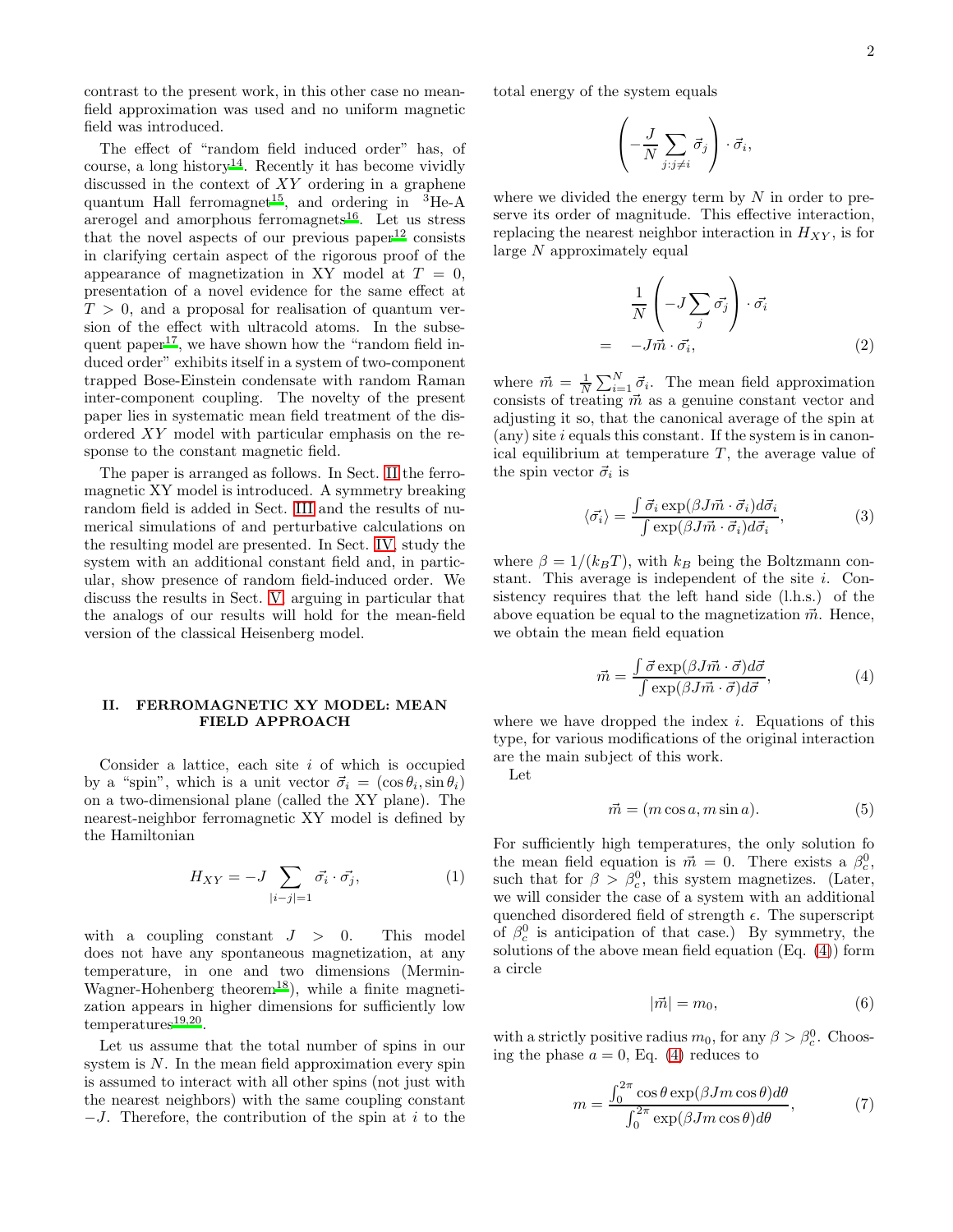

<span id="page-2-1"></span>FIG. 1: (Color online.) The behavior of magnetization (vertical axis) with respect to  $\beta J$  (horizontal axis). The (red) squares represent the magnetization of the XY model without disorder (the corresponding Hamiltonian being  $H_{XY}$ ), while the (blue) traingles are that for the same, but with disorder (the corresponding Hamiltonian being  $H_{\epsilon}$  with  $\epsilon = 0.1$ ).

where we have taken

$$
\vec{\sigma} = (\cos \theta, \sin \theta). \tag{8}
$$

In Fig. [1,](#page-2-1) the red squares represent the crosssection, of the surface of solutions of Eq. [\(4\)](#page-1-1) in the  $(m \cos a, m \sin a, \beta)$  Cartesian space, in the  $\cos a = 0$ plane.

From numerical simulations (see Fig. [1\)](#page-2-1), we found that  $\beta_c^0 J \approx 2.00$ . One can show analytically that  $\beta_c^0 J$  is exactly 2, as follows. Let us denote the right hand side  $(r.h.s.)$  of Eq. [\(7\)](#page-1-2) by  $F(m)$ . The condition for the system to magnetize, for a given value of  $\beta$ , is that the derivative of the r.h.s. of Eq. [\(7\)](#page-1-2) at  $m = 0$ , i.e.  $F'(m)|_{m=0}$  should be greater than the derivative of the l.h.s. It is easy to check that

$$
F^{'}(m)|_{m=0} = \beta J/2.
$$

This implies that the system possesses a nonzero magnetization, if and only when

$$
\beta > 2/J = \beta_c^0.
$$

# <span id="page-2-0"></span>III. FERROMAGNETIC XY MODEL IN A RANDOM FIELD

We will now consider the effect of additional quenched random fields. Let us begin by reminding the notions of quenched disorder and quenched averaging.

#### A. Quenched averaging

The disorder considered in this paper is "quenched", i.e. its configuration remains unchanged for a time that is much larger than the duration of the dynamics considered. In the systems that we study, it is the local magnetic fields that are disordered. They are random variables following certain probability distributions. Since the disorder is quenched, a particular realization of all the random variables remains fixed for the whole time necessary for the system to equilibrate. An average of a physical quantity, say  $A$ , is thus to be carried out in the following order.

- (a) Compute the value of the physical quantity A, with the fixed configuration of the disorder.
- (b) Average over the disordered parameters.

This mode of averaging is called "quenched" averaging. It may be mentioned that an averaging in which items (a) and (b) are interchanged in order, is called "annealed" averaging. Physically it corresponds to a situation when the disorder fluctuates on time scales comparable to the system's thermal fluctuations.

#### B. The model and the mean field equation for magnetization

The XY model with an inhomogeneous magnetic field has the interaction:

$$
H = -J \sum_{|i-j|=1} \vec{\sigma_i} \cdot \vec{\sigma_j} - \epsilon \sum_i \vec{h_i} \cdot \vec{\sigma_i}.
$$
 (9)

where the two-dimensional vectors  $\vec{h}_i$  are the external magnetic fields, up to a coefficient  $\epsilon$ . In the sequel  $\tilde{h}_i$  are random variables of order one, they model the disorder in the system and thus  $\epsilon$  measures the disorder's strength. More precisely, let  $\vec{h}_i$  be independent and identically distributed random variables (vector-valued). We want to study the effect of including such a random field term in the XY hamiltonian at small values of  $\epsilon$ . As argued in<sup>[12](#page-10-11)</sup>, in lattice XY models this effect depends critically on the properties of the probability distribution of the random fields.

If the distribution of the  $\vec{h}_i$  is invariant under rotations, there is no spontaneous magnetization at any nonzero temperature in any dimension  $d \leq 4.^{9,10,11}$  $d \leq 4.^{9,10,11}$  $d \leq 4.^{9,10,11}$  $d \leq 4.^{9,10,11}$  $d \leq 4.^{9,10,11}$ 

We now want to see the effect of a random field that does not have the rotational symmetry of the XY model interaction [\(1\)](#page-1-3), considering the case when

$$
\vec{h}_i = \eta_i \cdot \vec{e}_y \tag{10}
$$

where  $\eta_i$  are scalar random variables with a distribution symmetric about 0 and  $\vec{e}_y$  denotes the unit vector in the y direction. The main result of  $12$  is that on the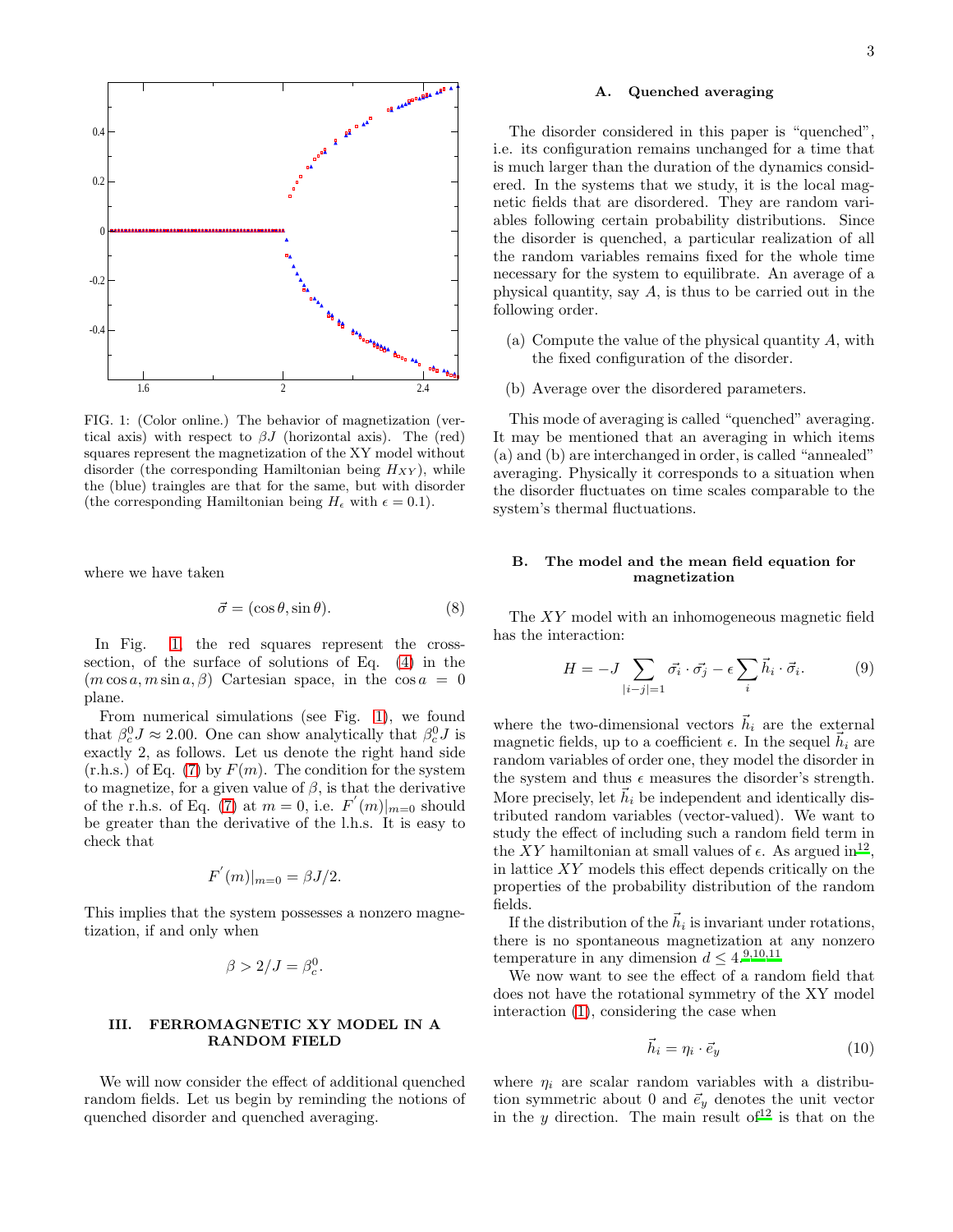two-dimensional lattice such a random field will break the continuous symmetry and the system will magnetize, even in two dimensions, thus destroying the Mermin-Wagner-Hohenberg effect. Above two dimensions the pure XY model magnetizes at low temperatures and it has been suggested  $\overline{m}^{12}$  $\overline{m}^{12}$  $\overline{m}^{12}$  that the uniaxial random field as described above may enhance this magnetization. In the present paper we want to study related effects at the level of a simpler, mean-field model, which allows for a more detailed analysis and more accurate simulations.

We consider the mean-field Hamiltonian given by

<span id="page-3-2"></span>
$$
H_{\epsilon} = -J\vec{m} \cdot \vec{\sigma} - \epsilon \vec{\eta} \cdot \vec{\sigma},\tag{11}
$$

where, as  $\vec{\eta}_i$  before,

$$
\vec{\eta}=\eta\cdot\vec{e}_y
$$

is the quenched random field in the y-direction. Here  $\eta$ is a scalar, symmetric random variable, which we assume here to be Gaussian distributed with zero mean and unit variance.  $\epsilon$  ( $> 0$ ) is the parameter (typically small) that quantifies the strength of the randomness.

The corresponding mean field equation for magnetization is:

<span id="page-3-0"></span>
$$
\vec{m} = Av_{\eta} \left[ \frac{\int \vec{\sigma} \exp(\beta J \vec{m} \cdot \vec{\sigma} + \beta \epsilon \eta \sigma_y) d\vec{\sigma}}{\int \exp(\beta J \vec{m} \cdot \vec{\sigma} + \beta \epsilon \eta \sigma_y) d\vec{\sigma}} \right].
$$
 (12)

Here  $Av_n(\cdot)$  denotes the average over the disorder, i.e. the integral over  $\eta$  with the appropriate distribution (here assumed to be unit normal).

#### C. Numerical simulations

It follows from the symmetry of the distribution of  $\eta$ that all solutions of the equation  $(Eq. (12))$  $(Eq. (12))$  $(Eq. (12))$  have zero Y-component. In the case of  $\epsilon \neq 0$ , the system again does not magnetize at high temperature, as in the case of  $\epsilon = 0$ . However, there exists a critical temperature, below which a transverse (with respect to the direction of the random field) magnetization appears. More precisely, there exists a  $\beta_c^{\epsilon}$  such that for  $\beta > \beta_c^{\epsilon}$ , the magnetization equation has two solutions with zero Y -components, whose X-components equal m and  $-m$  (where  $m > 0$ ) (along with the trivial solution  $m = 0$ ). We will study the dependence of m on the temperature and on the disorder strength  $\epsilon$ . Therefore, in contrast to the continuous set (a circle) of solutions of the mean field equation in the system without disorder (modelled by  $H_{XY}$ ), in the disordered case there are just two possible values of the spontaneous magnetization. In Fig. [1,](#page-2-1) the blue triangles represent the magnetization for  $\epsilon = 0.1$ , while the red squares correspond to  $\epsilon = 0$ . The same color code applies to Fig. [2,](#page-3-1) where, in addition, pink stars represent the case  $\epsilon = 0.15$ , and green circles— $\epsilon = 0.2$ . All the curves show two real solutions  $(m \text{ and } -m)$ , of the corresponding mean field equation, at low temperatures.



<span id="page-3-1"></span>FIG. 2: (Color online.) The magnetization  $(m)$  with respect to  $\beta J$  (horizontal axes): the (red) squares, (blue) triangles, (pink) stars, and (green) circles are for the system described by the Hamiltonian  $H_{\epsilon}$  with  $\epsilon = 0, \ \epsilon = 0.1, \ \epsilon = 0.15, \text{ and}$  $\epsilon = 0.2$  respectively. The figure on the left correspond to the behavior of the spontaneous magnetization near the critical temperature, while that on the right correspond to the same at lower temperatures. The decrease of magnitude of the magnetization due to disorder, is clearly of the order of  $\epsilon^2$ .

From Figs. [1](#page-2-1) and [2,](#page-3-1) it is clear that  $m(\beta, \epsilon)$  is smaller than  $m_0$  (see Eq. [\(6\)](#page-1-4)), at low temperatures. They coincide for high temperatures, as both of them are vanishing in that regime. Numerical simulations show that the difference  $\delta(\beta, \epsilon) = m_0 - m(\beta, \epsilon) = m(\beta, 0) - m(\beta, \epsilon) > 0$  is of the order of  $\epsilon^2$ , in the regime of  $\beta > \beta_c^{\epsilon}$  (see Fig. [2\)](#page-3-1).

# D. Scaling of critical temperature and magnetization with disorder: Perturbative approach

In this subsection, we will study the mean field Hamiltonian in Eq. [\(11\)](#page-3-2), using perturbation theory and compare the results with the numerical results of the last section. Since, as argued earlier, the spontaneous magnetization can only have nonzero  $X$ -component at any temperature, the mean field equation (Eq. [\(12\)](#page-3-0)) reduces to

$$
m = Av_{\eta} \left[ \frac{\int_0^{2\pi} \cos \theta \exp(\beta J m \cos \theta + \beta \epsilon \eta \sin \theta) d\theta}{\int_0^{2\pi} \exp(\beta J m \cos \theta + \beta \epsilon \eta \sin \theta) d\theta} \right]
$$
  

$$
\equiv F_{\epsilon}(m). (13)
$$

Note that  $F_{\epsilon}(m) = F(m)$  for  $\epsilon = 0$ .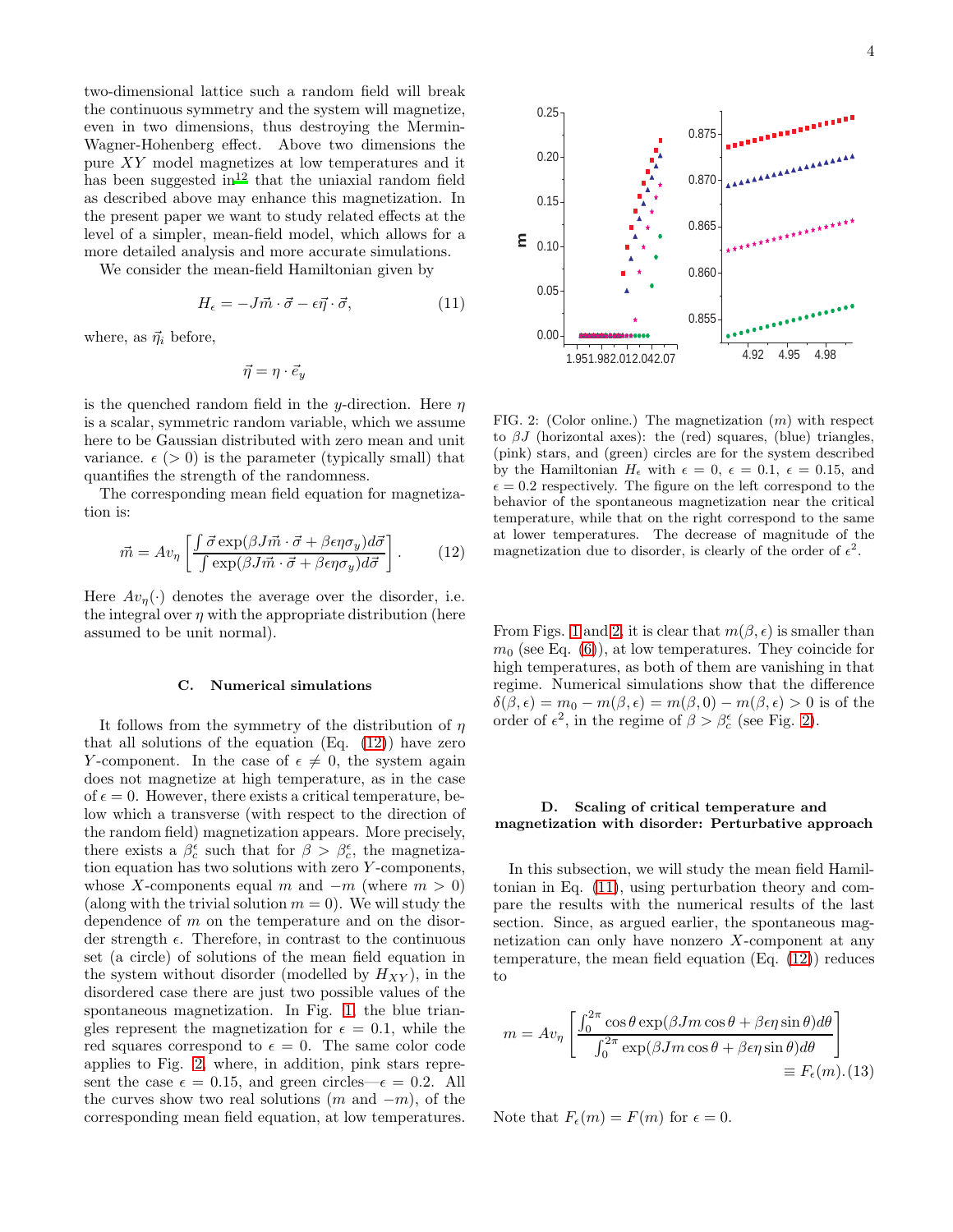### 1. Critical temperature

To find the critical temperature, a similar method as in the case of  $\epsilon = 0$  (in the preceding section) is applied. The condition for non-zero magnetization is now given by

$$
F'_{\epsilon}(0) = \frac{\beta J}{2} - \frac{\beta^3 \epsilon^2 J}{16} + o(\epsilon^2) > 1,
$$
 (14)

where  $o(\zeta^n)$  denotes a term which is of order higher than  $\zeta^n$ . This implies

$$
\beta_c^{\epsilon} = \beta_c^0 - \frac{\epsilon^2}{2J^3} + o(\epsilon^2). \tag{15}
$$

Therefore, we obtain negative  $\epsilon^2$  corrections to the critical temperature, as observed in the numerical simulations (see Fig. [2\)](#page-3-1).

#### <span id="page-4-4"></span>2. Scaling of magnetization near criticality

The magnetization goes to zero as the temperature approaches the critical temperature. Let us now use perturbation techniques to see the behavior of magnetization  $m$ near criticality.

Before considering the disordered case ( $\epsilon \neq 0$ ), let us first consider the case when  $\epsilon = 0$ . In this case, we expand  $F(m)$  (r.h.s. of Eq. [\(7\)](#page-1-2)) in m around  $m = 0$ :

<span id="page-4-0"></span>
$$
F(m) = mF'(0) + \frac{m^3}{6}F'''(0) + \text{higher order terms.}
$$
 (16)

Differentiating Eq. [\(4\)](#page-1-1) and considering the resulting elementary integrals one can easily see that, by symmetry,  $F(0) = F''(0) = 0$  and that

$$
F'(0) = \beta J/2, \quad F'''(0) = -3\beta^3 J^3/8.
$$
 (17)

Putting these values in Eq. [\(16\)](#page-4-0), we obtain that the magnetization near  $\beta_c^0$  equals

$$
m_0 = \frac{2\sqrt{2}}{J} \beta^{-\frac{3}{2}} (\beta - \beta_c^0)^{\frac{1}{2}}.
$$
 (18)

plus higher order terms.

A similar technique can now be used to study the behavior of m near  $\beta_c$  in the presence of disorder. Again  $F_{\epsilon}(0) = F_{\epsilon}^{''}$  $F_{\epsilon}(0) = 0$ . Hence the expansion of  $F_{\epsilon}(m)$  near zero will be

<span id="page-4-1"></span>
$$
F_{\epsilon}(m) = mF_{\epsilon}^{'}(0) + \frac{m^3}{6}F_{\epsilon}^{'''}(0) + \text{higher order terms},
$$
 (19)

where

$$
F'_{\epsilon}(0) = \left(\frac{\beta J}{2} - \frac{\beta^3 \epsilon^2 J}{16}\right),
$$
  

$$
F''_{\epsilon}(0) = \beta^3 J^3 \left[ \left(\frac{3}{8} - \frac{\beta^2 \epsilon^2}{32}\right) - 3\left(\frac{1}{2} - \frac{\beta^2 \epsilon^2}{16}\right)^2 \right]
$$

Putting these derivatives in Eq. [\(19\)](#page-4-1), we obtain the correction of magnetization due to disorder as

$$
m = m_0 \left( 1 - \frac{1}{2J^2 m_0^2} \epsilon^2 + o(\epsilon^2) \right).
$$

This is in full agreement with numerical simulations, that also showed a decrease of magnetization of order  $\epsilon^2$ , in the disordered case, as compared to the case when  $\epsilon = 0$ .

# 3. A modified Bessel function and its expansion for large arguments

In the following, we will have numerous occasions to use the modified Bessel function

$$
I_n(z) = \frac{1}{\pi} \int_0^{\pi} \exp(z \cos \vartheta) \cos(n\vartheta) d\vartheta, \qquad (20)
$$

where  $n$  is an integer, and  $z$  is a real number, and the expansion of  $I_n(z)$  for large  $|z|$ :<sup>[21](#page-11-2)</sup>

<span id="page-4-2"></span>
$$
I_n(z) \approx \frac{\exp(z)}{\sqrt{2\pi z}} \Big[ 1 - \frac{\mu - 1}{8z} + \frac{(\mu - 1)(\mu - 9)}{2!(8z)^2} - \frac{(\mu - 1)(\mu - 9)(\mu - 25)}{3!(8z)^3} + o\left((1/z)^3\right) \Big],
$$
\n(21)

where *n* is fixed and  $\mu = 4n^2$ . Actually, the function and its expansion are  $true^{21}$  $true^{21}$  $true^{21}$  for certain complex ranges of the parameter z. However, we will only use them for real z. Here  $o((1/v)^n)$  denotes an expression, containing terms of order higher than  $\left(\frac{1}{n}\right)^n$ :  $\left(1/v\right)^{n+1}$ ,  $\left(1/v\right)^{n+2}$ , ...

### 4. Scaling of magnetization at low temperature

We now study behavior of  $m$  at low temperatures, i.e. for large  $\beta$ .

We again start from the case  $\epsilon = 0$ . Note that the numerator and denominator of  $F(m)$  (after some simple modifications) are of the form of  $I_n(z)$ . Therefore, for large  $\beta$ , we can use the asymptotics of the Bessel function in Eq. [\(21\)](#page-4-2) to obtain a low temperature expansion of  $F(m)$ . Using this expansion, we obtain the following equation for  $m$ , from Eq. [\(7\)](#page-1-2):

<span id="page-4-3"></span>
$$
m^3 - m^2 + \frac{m}{2\beta J} + o(1/\beta) = 0.
$$
 (22)

Since  $m \to 1$  as  $\beta \to \infty$ , let us write m as

$$
m = 1 - \frac{a_1}{\beta} + o(1/\beta).
$$
 (23)

Putting this in Eq. [\(22\)](#page-4-3), we finally obtain the behavior of the magnetization for the case when  $\epsilon = 0$ , for large  $\beta$ :

$$
m_0 = 1 - \frac{1}{2J\beta} + o(1/\beta). \tag{24}
$$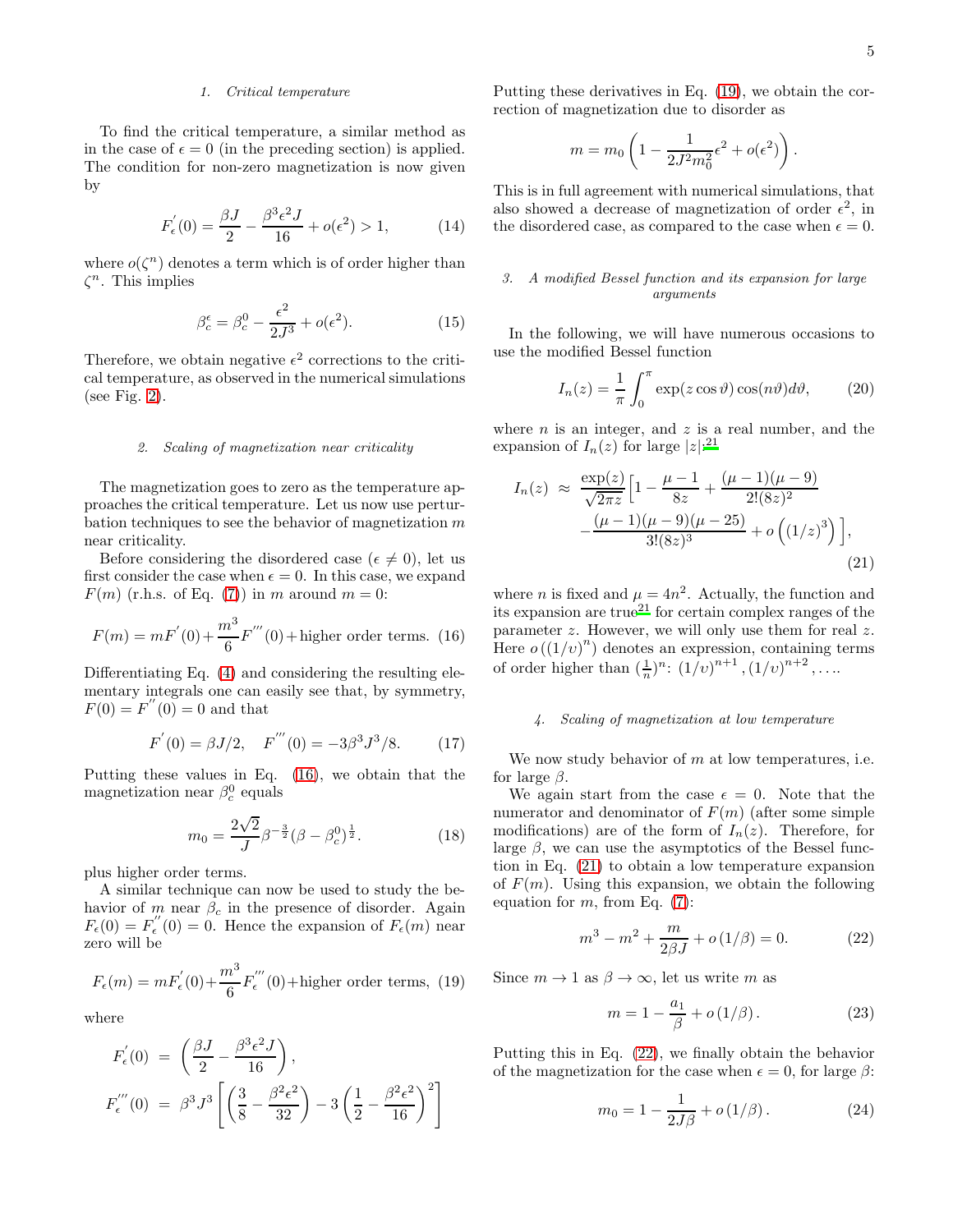Using the same technique for the disordered case, we expand the numerator and denominator of  $F_{\epsilon}(m)$ , using Eq. [\(21\)](#page-4-2), obtaining

$$
m = 1 - \frac{\epsilon^2}{2J^2} - \frac{1}{\beta} \left[ \frac{1}{2J} + \epsilon^2 \left( \frac{3}{4J^3} - \frac{1}{2J^2} \right) \right] + o(1/\beta)
$$
  
=  $m_0 - \epsilon^2 \left\{ \frac{1}{2J^2} + \frac{1}{\beta} \left[ \left( \frac{3}{4J^3} - \frac{1}{2J^2} \right) \right] \right\} + o(1/\beta).$  (25)

As before, disorder leads to corrections of order  $\epsilon^2$  to the magnetization at low temperature. This is again in agreement with the numerical simulations (see Fig. [2\)](#page-3-1).

### <span id="page-5-0"></span>IV. FERROMAGNETIC XY MODEL IN A RANDOM FIELD PLUS A CONSTANT FIELD: RANDOM FIELD INDUCED ORDER

We have seen in the preceding section that a random field that breaks the symmetry of the XY model, restricts possible magnetization values to a discrete set. Although the system still magnetizes, we no longer have continuously symmetry of the set of solutions to the mean field equation, as a result of adding a symmetry-breaking random field. In this section we explore the effects of such a random field on a system which already has a unique direction of the magnetization, determined by a uniform magnetic field.

First consider the case in which the planar symmetry in the XY model is broken by applying a constant magnetic field  $h$  alone. That is, according to the general mean field strategy, we are looking for the solutions of the following equation:

<span id="page-5-4"></span>
$$
\vec{m} = \frac{\int \vec{\sigma} \exp(\beta J \vec{m} \cdot \vec{\sigma} + \beta \vec{h} \cdot \vec{\sigma}) d\vec{\sigma}}{\int \exp(\beta J \vec{m} \cdot \vec{\sigma} + \beta \vec{h} \cdot \vec{\sigma}) d\vec{\sigma}}.
$$
(26)

Let  $\vec{h} = (h \cos x, h \sin x)$ . We suppose that  $0 < h \leq 1$  and  $0 \leq x \leq \pi/2$ . As expected, due to the applied constant field, the mean field equation has a unique solution of the magnetization  $\vec{m}$  at all temperatures, and the solution is a (positive) multiple of  $\vec{h}$ , but of reduced magnitude. Red squares in Figs. [5,](#page-6-0) [3,](#page-5-1) [6,](#page-6-1) and [4,](#page-5-2) correspond to the magnitude  $(m)$  and the cosine of the phase  $(a)$  of the magnetization  $\vec{m}$ .

Let us now, in addition, apply a random field  $\{\eta\}$  in the Y-direction. The new mean field equation is

<span id="page-5-3"></span>
$$
\vec{m} = Av_{\eta} \left[ \frac{\int \vec{\sigma} \exp(\beta J \vec{m} \cdot \vec{\sigma} + \beta \vec{h} \cdot \vec{\sigma} + \beta \epsilon \eta \sigma_y) d\vec{\sigma}}{\int \exp(\beta J \vec{m} \cdot \vec{\sigma} + \beta \vec{h} \cdot \vec{\sigma} + \beta \epsilon \eta \sigma_y) d\vec{\sigma}} \right].
$$
\n(27)

Here we have to solve the two simultaneous equations, given by Eq. [\(27\)](#page-5-3), to obtain the magnitude and the phase of the magnetization vector  $\vec{m}$ . In all the previous mean field (vector) equations, one could apriori predict the phase of the magnetization. Just as in the case of



<span id="page-5-1"></span>FIG. 3: (Color online.) Plot of  $cos(a)$  with respect to  $\beta J$ . Red squares represent the case when the XY model has the applied constant field  $\vec{h}$  with  $h = J$  and  $x = \pi/4$ . Blue triangles are for the same system but with the additional symmetry breaking random field of strength  $\epsilon = 0.1J$ .



<span id="page-5-2"></span>FIG. 4: (Color online.) This is the same plot as in Fig. [3,](#page-5-1) but for  $x = \pi/6$ .

a constant field  $\vec{h}$  and  $\epsilon = 0$ , again the solution remains unique.

Just as in the previous sections, we will now compare the magnetization of the system without disorder (i.e.  $\epsilon = 0$ , and for which the mean field equation is given by Eq. [\(26\)](#page-5-4)), with the system in which  $\epsilon \neq 0$  (and for which the mean field equation is given by  $Eq.(27)$  $Eq.(27)$ ) keeping h strictly positive in both cases. Let us denote the two Hamiltonians by  $H_h$  and  $H_{h,\epsilon}$  respectively. We do the comparison by numerical simulations as well as pertur-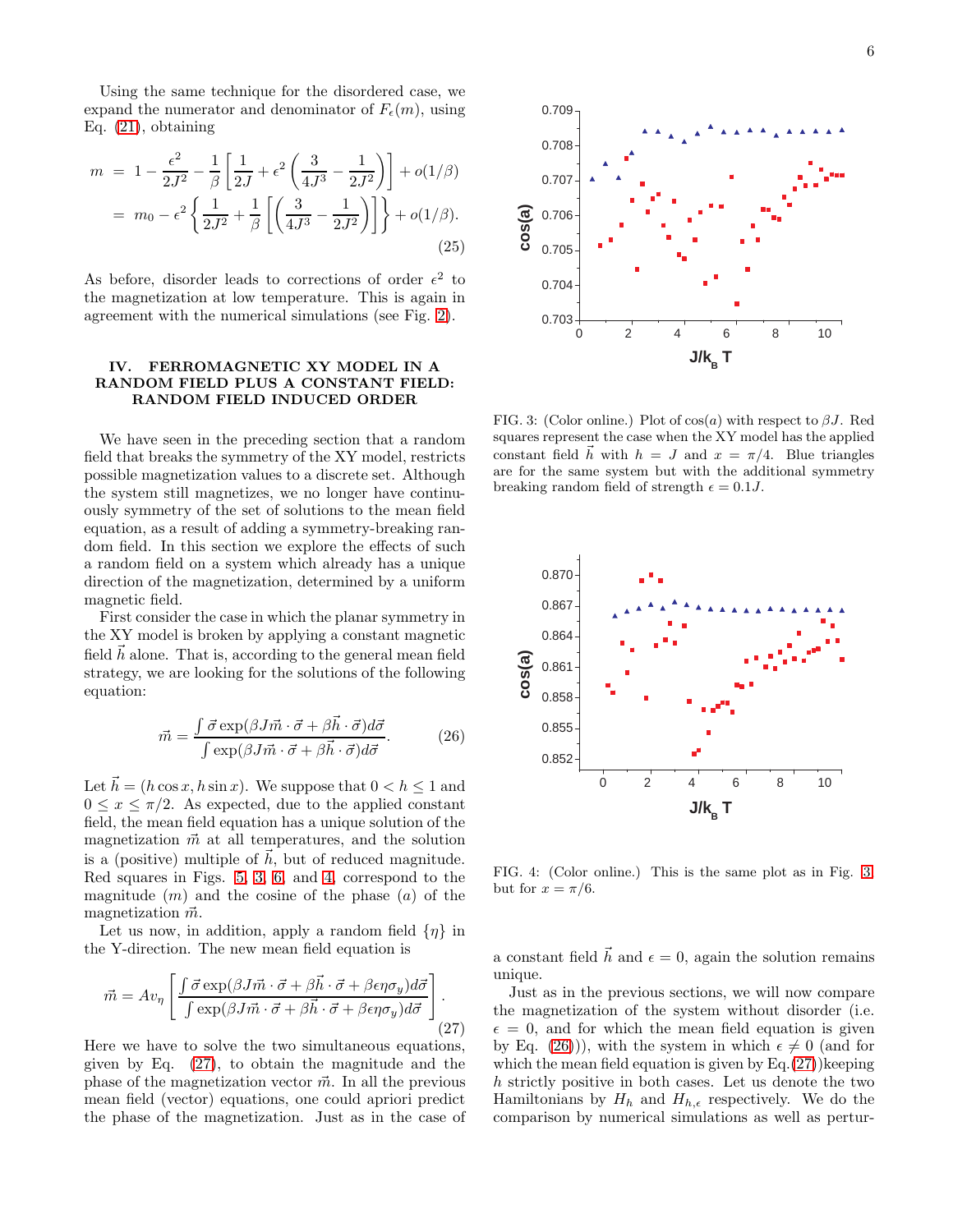

<span id="page-6-0"></span>FIG. 5: (Color online.) Plot of the magnitude  $m$  of the magnetization with respect to  $\beta J$ . Red squares represent the case when the XY model has the applied constant field  $h$  with  $h = J$  and  $x = \pi/4$ . Blue triangles are for the same system but with the additional symmetry breaking random field of strength  $\epsilon = 0.1J$ .



<span id="page-6-1"></span>FIG. 6: (Color online.) This is the same plot as in Fig. [5,](#page-6-0) but for  $x = \pi/6$ .

batively at low temperatures (Sect. [IV A](#page-6-2) below). A perturbation approach, similar to the one in Sect. III  $D_2$ , can be done at high temperatures also. We refrain from doing it, as the high temperature behavior in this case is not so interesting, in view of absence of a phase transition.

The length  $m$  of the magnetization vector is shrunk in the system described by  $H_{h,\epsilon}$ , compared to the case in which there is no disorder in the system (i.e. the one de-



<span id="page-6-3"></span>FIG. 7: (Color online.) Schematic diagram of the magnetization of XY ferromagnets without and with disorder, in the presence of a constant magnetic field. The figure on the left indicates the behavior of  $\vec{m}$  in the presence of  $\vec{h}$ , but when  $\epsilon = 0$ , while the one on the right is when there is a positive  $\epsilon$ .

scribed by  $H_h$ ). This is seen from numerical simulations (see Figs. [5](#page-6-0) and [6\)](#page-6-1), as well as by perturbation techniques at low temperatures. In addition, numerical simulations (as shown in Figs. [3](#page-5-1) and [4\)](#page-5-2) show that the cosine of the phase of the magnetization, i.e.  $cos(a)$  increases in presence of the random field. Therefore, the phase of the magnetization vector moves towards the X-direction (i.e. the direction transverse to the applied random field). This is also corroborated by perturbative approach at low temperatures. The schematic diagram in Fig. [7](#page-6-3) shows the change of behavior of the length and phase of the magnetization with and without disorder, in the presence of a constant field.

The Y-component,  $m_y = m \sin a$ , of the magnetization has the same relative behavior as the length  $m$ , in systems described by  $H_h$  and  $H_{h,\epsilon}$ , i.e. for small  $\epsilon > 0$  it is lower than for  $\epsilon = 0$ .

However, the X-component,  $m_x = m \cos a$ , of the magnetization,  $\vec{m}$ , behaves in a very interesting way. Its value in the system described by  $H_{h,\epsilon}$  can be **both higher as** well as lower than its value in the system described by  $H<sub>h</sub>$ . The numerical simulations in this case are given in Fig. [8.](#page-7-0)

# <span id="page-6-2"></span>A. Magnetization at low temperature: Perturbative approach

To obtain the behavior of magnetization at low temperature, we will use the implicit function theorem, which we now state. Let an equation  $f(x_1, x_2) = 0$  of two variables  $x_1$  and  $x_2$  be such that  $f(x_1, x_2) = 0$  at  $(x_1, x_2) = (x_1^0, x_2^0)$ .  $x_2$  is in general an unknown function of  $x_1$ . But we may still understand the character of  $\frac{dx_2}{dx_1}|_{x_1=x_1^0}$ , by using the fact that (under certain regularity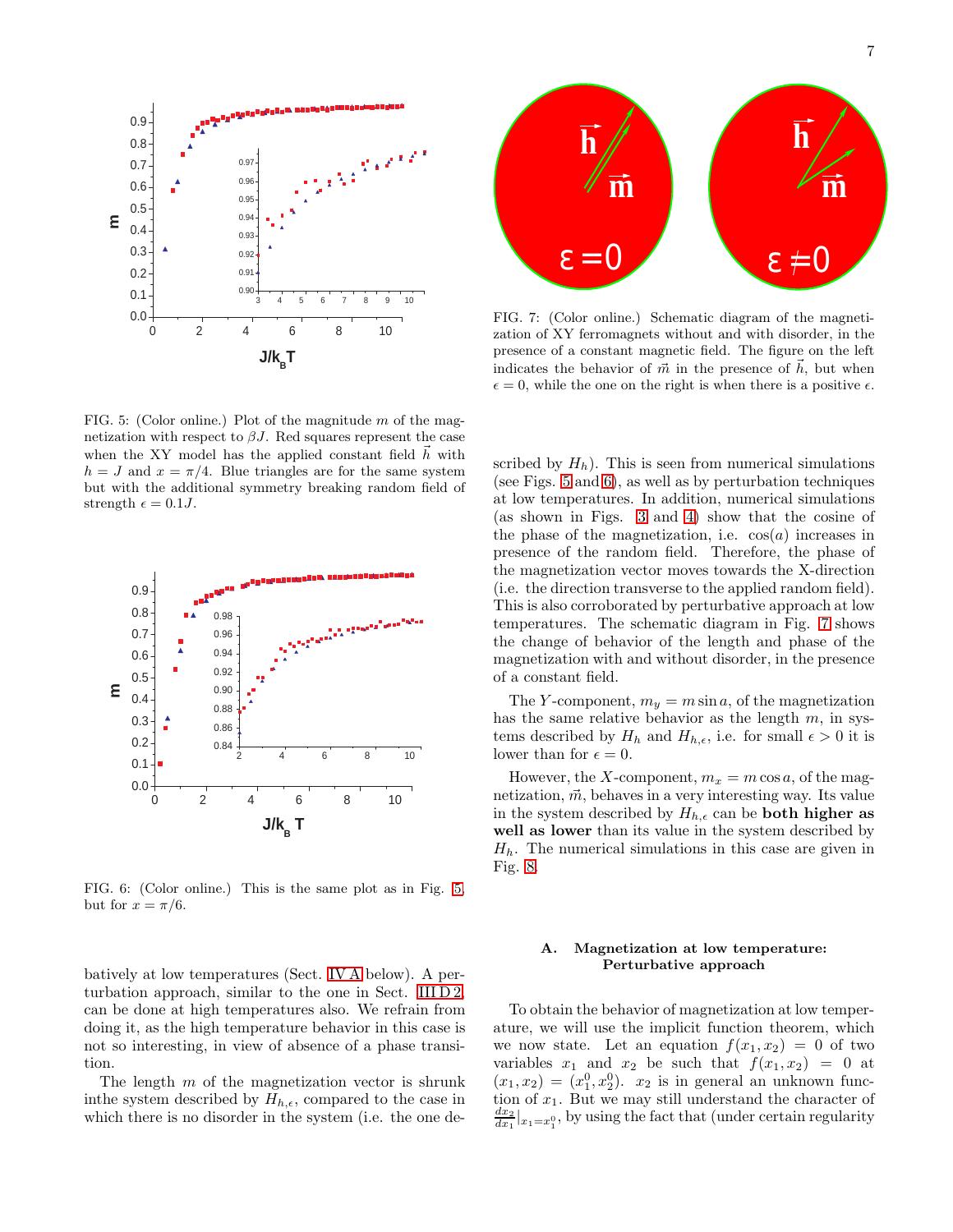

<span id="page-7-0"></span>FIG. 8: (Color online.) Order from disorder: Red squares are the X-components of the magnetization in the absence of disorder, while blue triangles are those in the presence of disorder  $\epsilon = 0.1J$ . The constant field is present in both cases, with  $x = \pi/6$ .

conditions on f near  $(x_1^0, x_2^0)$ 

$$
\frac{\partial f}{\partial x_1}\Big|_{(x_1^0, x_2^0)} + \frac{\partial f}{\partial x_2}\Big|_{(x_1^0, x_2^0)} \frac{dx_2}{dx_1}\Big|_{(x_1^0, x_2^0)} = 0. \tag{28}
$$

The usual statement of the implicit function theorem is that when  $\frac{\partial f}{\partial x_2}$  is nonzero at  $(x_1^0, x_2^0)$ , we can solve the equation  $f(x_1, x_2) = 0$  for  $x_2$  uniquely near this point and the derivative of the resulting function  $(x_2)$  as a function of  $x_1$ ) at  $x_1^0$  can then be calculated from the above equation. However, in the case when the first derivatives vanish at a certain point, we can use a simple extension of it to calculate the second derivatives. Such a situation appears in the calculations below of the second derivatives of the magnetization with respect to  $\epsilon$ .

The mean field equations that we work with here can be written in the form

$$
\vec{m} = \frac{1}{\beta J} \nabla_{\vec{m}} \Gamma,\tag{29}
$$

where

$$
\nabla_{\vec{m}} \equiv \left(\frac{\partial}{\partial m_x}, \frac{\partial}{\partial m_y}\right),\tag{30}
$$

with

$$
\Gamma = \log_e \int \exp\left(-\beta H_h\right) \quad \text{or} \quad \log_e \int \exp\left(-\beta H_{h,\epsilon}\right). \tag{31}
$$

It follows from symmetry of the distribution of  $\eta$  that  $\vec{m}$  is an even function of  $\epsilon$  and, consequently  $\frac{dm_x}{d\epsilon}$  and  $\frac{dm_y}{d\epsilon}$  vanish at  $\epsilon = 0$ .

<span id="page-7-1"></span>It follows that  
\n
$$
\frac{d^2m_x}{d\epsilon^2} \left[ 1 - \frac{1}{\beta J} \frac{\partial^2 \Gamma}{\partial m_x^2} \right] = \frac{1}{\beta J} \left[ \frac{\partial^3 \Gamma}{\partial^2 \epsilon \partial m_x} + \frac{\partial^2 \Gamma}{\partial m_y \partial m_x} \frac{d^2 m_y}{d\epsilon^2} \right]
$$
\n
$$
\frac{d^2m_y}{d\epsilon^2} \left[ 1 - \frac{1}{\beta J} \frac{\partial^2 \Gamma}{\partial m_y^2} \right] = \frac{1}{\beta J} \left[ \frac{\partial^3 \Gamma}{\partial^2 \epsilon \partial m_y} + \frac{\partial^2 \Gamma}{\partial m_y \partial m_x} \frac{d^2 m_x}{d\epsilon^2} \right],
$$
\n(32)

where all the total and partial derivatives are taken at  $\epsilon = 0$ . The above system of equations can be solved for the second (total) derivatives  $\frac{d^2 m_x}{d\epsilon^2}$  and  $\frac{d^2 m_y}{d\epsilon^2}$ , at  $\epsilon = 0$ , once we can find the partial derivatives at  $\epsilon = 0$ .

The partial derivatives in Eq. [\(32\)](#page-7-1) are calculated using the following strategy. We have

$$
\frac{1}{\beta J} \frac{\partial \Gamma}{\partial m_x} = A v_\eta \langle \cos \theta \rangle,\tag{33}
$$

where for any observable A,  $\langle A \rangle$  is the Gibbs average

$$
\langle A \rangle = \frac{\int A \exp(-\beta H)}{\int \exp(-\beta H)},\tag{34}
$$

with H being the relevant Hamiltonian  $(H_h \text{ or } H_{h,\epsilon})$ . Of course, in the case of the system described by the Hamiltonian  $H_h$ , the quenched averaging with respect to  $\eta$  is not required. Using this notation we have, differentiating the formula for Γ twice,

$$
\frac{1}{\beta J} \frac{\partial}{\partial \epsilon} \frac{\partial \Gamma}{\partial m_x} = A v_\eta \left[ \beta \eta \left( \langle \cos \theta \sin \theta \rangle - \langle \cos \theta \rangle \langle \sin \theta \rangle \right) \right],\tag{35}
$$

and

$$
\frac{1}{\beta J} \frac{\partial^2}{\partial \epsilon^2} \frac{\partial \Gamma}{\partial m_x} = A v_\eta \left[ \beta^2 \eta^2 \left( \langle \cos \theta \sin^2 \theta \rangle - 2 \langle \cos \theta \sin \theta \rangle \langle \sin \theta \rangle + 2 \langle \cos \theta \rangle \langle \sin \theta \rangle^2 - \langle \cos \theta \rangle \langle \sin^2 \theta \rangle \right) \right].
$$
\n(36)

We expand these partial derivatives with respect to  $1/\beta$ , at  $\epsilon = 0$ , using the expansion of the modified Bessel function  $I_n$ . After some calculations, we obtain

$$
\frac{d^2 m_x}{d\epsilon^2}\Big|_{\epsilon=0} = \frac{1}{h^2} X\left(x, \frac{J}{h}\right) + \text{order of } \frac{1}{\beta},\qquad(37)
$$

and

$$
\frac{d^2 m_y}{d\epsilon^2}\Big|_{\epsilon=0} = \frac{1}{h^2} Y\left(x, \frac{J}{h}\right) + \text{order of } \frac{1}{\beta},\qquad(38)
$$

where the functions X and Y are given by (for  $j = J/h$ )

<span id="page-7-2"></span>
$$
X(x,j) = \frac{AD + BC}{DE - C^2}
$$
 (39)

$$
Y(x,j) = \frac{BD + AC}{DE - C^2},\tag{40}
$$

ere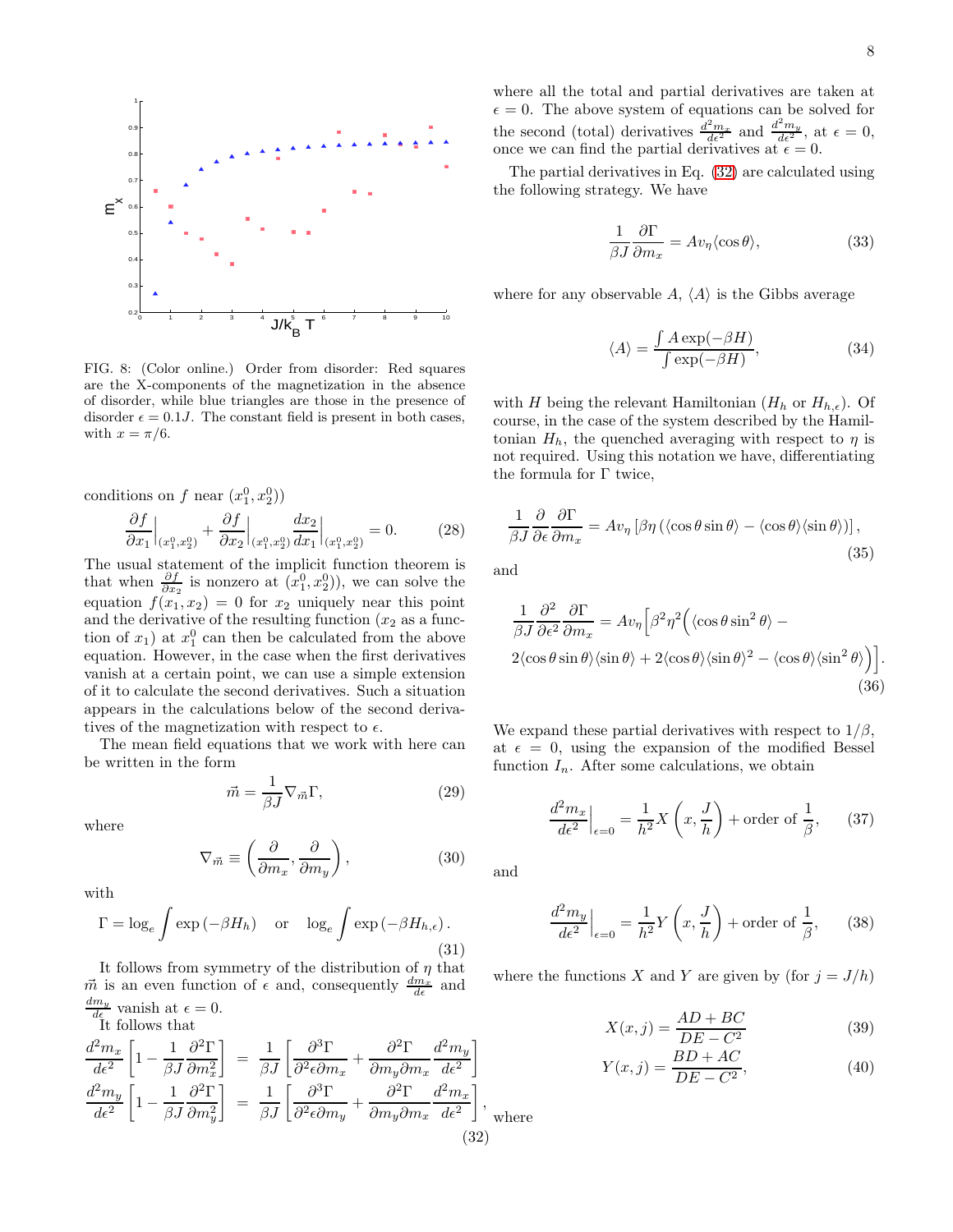$$
A(x,j) = \frac{1}{(j+1)^3} \Big[ -\frac{1}{32}((3j+1)\cos x + (45j+63)\cos 3x) - \frac{5}{8}(j+3)\sin 2x \sin x + \frac{1}{4}(j+2)\cos x \cos 2x - \frac{1}{8}(3j-7)\cos x \sin^2 x \Big], \qquad (41)
$$

$$
B(x,j) = \frac{1}{(j+1)^3} \Big[ -\frac{1}{32} (3(3j+1)\sin x + (45j+63)\sin 3x) + \frac{3}{2}(j+2)\cos 2x \sin x + \frac{3}{8}(j+3)\sin^3 x \Big], \quad (42)
$$





<span id="page-8-0"></span>FIG. 9: (Color online.) Plot of the function  $X(x, j)$  with respect to x and  $j = J/h$ . Note that there are ranges of the  $(x, j)$ , for which the function X is positive. This fact gives rise to the phenomenon of random field induced order in the system described by the Hamiltonian  $H_{h,\epsilon}$ .

$$
C(x,j) = -\frac{j\cos x \sin x}{j+1}
$$
\n(43)

$$
D(x,j) = \frac{j\cos^2 x + 1}{j+1}
$$
 (44)

$$
E(x,j) = \frac{j\sin^2 x + 1}{j+1}
$$
 (45)

We plot the functions  $X$  and  $Y$  in Figs. [9](#page-8-0) and [10.](#page-8-1)

Therefore, at low temperatures, we have, up to order  $\epsilon^2$ :

$$
m_x = m_x|_{\epsilon=0} + \epsilon^2 \left(\frac{1}{h^2} X\left(x, \frac{J}{h}\right) + \text{order of } \frac{1}{\beta}\right), (46)
$$

$$
m_y = m_y|_{\epsilon=0} + \epsilon^2 \left(\frac{1}{h^2} Y\left(x, \frac{J}{h}\right) + \text{order of } \frac{1}{\beta}\right). (47)
$$

<span id="page-8-1"></span>FIG. 10: (Color online.) Plot of the function  $Y(x, j)$  with respect to  $x$  and  $j$ . Clearly, it is negative for the entire range of  $x$  and  $j$ .

From Fig. [10,](#page-8-1) it is clear that the Y -component of the magnetization always decreases in the presence of disorder. However, Fig. [9](#page-8-0) shows that there are ranges in the parameter space  $(x, j)$ , for which the quenched averaged X-component,  $m_x$ , of the magnetization *increases* in the presence of disorder, compared to the case when there is no disorder. As noted before, this is in agreement with our numerical simulations.

We have also considered the effect of disorder on the length  $m$  and phase  $a$  of the magnetization. For the phase, we consider the expansion of  $tan(a) = \frac{m_y}{m_x}$ , which is given by

$$
\tan(a) = \frac{m_y}{m_x}\Big|_{\epsilon=0} + \epsilon^2 \frac{d^2}{d\epsilon^2} \left(\frac{m_y}{m_x}\right)\Big|_{\epsilon=0} + o(\epsilon^2), \quad (48)
$$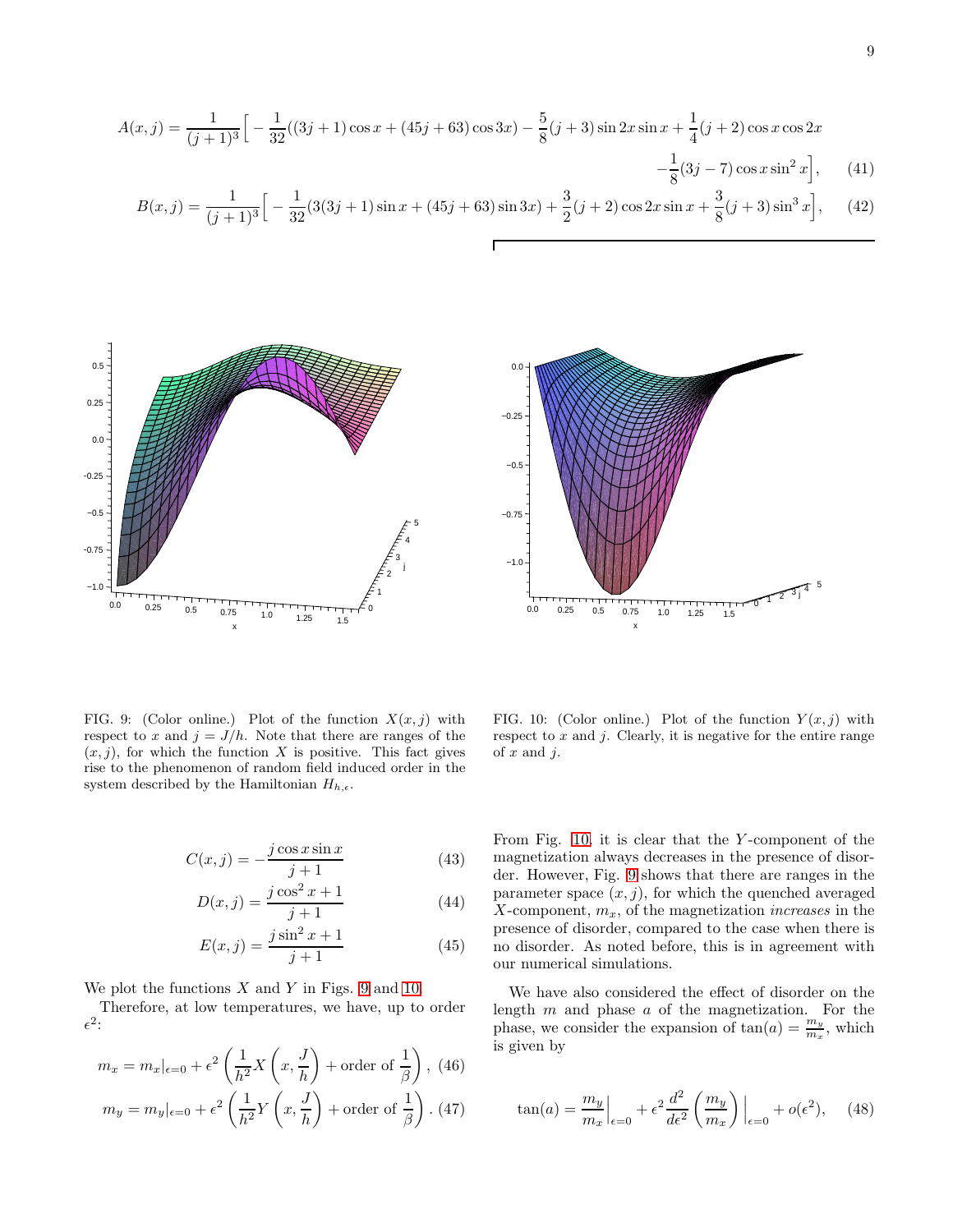



<span id="page-9-1"></span>FIG. 11: (Color online.) Plot of the function  $S(x, j)$  with respect to  $x$  and  $j$ . It is again negative for the entire range of  $x$  and  $\dot{\jmath}$ . This is in agreement with the numerical results in Figs. [3](#page-5-1) and [4.](#page-5-2)

with

$$
\frac{d^2}{d\epsilon^2} \left( \frac{m_y}{m_x} \right) \Big|_{\epsilon=0} = \frac{m_x \frac{d^2 m_y}{d\epsilon^2} - m_y \frac{d^2 m_x}{d\epsilon^2}}{m_x^2} \Big|_{\epsilon=0}
$$

$$
= \frac{1}{m_x^2|_{\epsilon=0}} \frac{1}{h^2} S(x,j) + \text{order of } \frac{1}{\beta}, \tag{49}
$$

where

$$
S(x, j) = Y(x, j) \cos x - X(x, j) \sin x,\tag{50}
$$

with  $X$  and  $Y$  being given by Eqs. [\(39\)](#page-7-2) and [\(40\)](#page-7-2).

As shown in Fig. [11,](#page-9-1)  $S(x, j)$  is negative for all x and j. Consequently, the phase  $a$  always bends towards the X-direction in the presence of disorder (since  $tan(a)$  decreases in  $a, \cos(a)$  increases), as we have already seen in simulations. Note that  $0 \le a \le \pi/2$ . The square of the length of the magnetization is given by (up to order  $\epsilon^2$ )

$$
m_x^2 + m_y^2 = (m_x^2 + m_y^2)|_{\epsilon=0}
$$
  
+2 $\epsilon^2$   $\left( (Xm_x + Ym_y)|_{\epsilon=0} + \text{order of } \frac{1}{\beta} \right)$ . (51)

As seen on Fig. [12,](#page-9-2)  $(Xm_x+Ym_y)|_{\epsilon=0}$  is always negative, showing that the length of the magnetization decreases in the presence of disorder. Note that the behavior of the length and phase obtained perturbatively, matches what is shown schematically in Fig. [7.](#page-6-3)

<span id="page-9-2"></span>FIG. 12: (Color online.) Plot of the function  $(Xm_x +$  ${Ym_y}|_{\epsilon=0}$  with respect to x and j. It is negative for all x and  $j$ , and numerical results in Figs. [5](#page-6-0) and [6](#page-6-1) corroborate this effect.

#### <span id="page-9-0"></span>V. DISCUSSION

To summarize, we have considered classical systems of two dimensional spins, and studied the interplay between continuous symmetry and symmetry-breaking quenched disordered field, in the mean field approximation. We found that in case of a system in a uniform magnetic field, disorder may enhance one component of the order parameter.

In this paper, we have explicitly considered only the situation when the spins are two-dimensional. It is natural to ask analogous questions for three-dimensional spins with continuous symmetry. Below we argue that for the canonical system of this kind—the classical Heisenberg model—the behavior is similar to that of the XY model.

To study the behavior of magnetization in the lattice Heisenberg model in the presence of disorder, we put at all sites random fields in the Y-direction. The Hamiltonian of the resulting disordered system is given by

$$
H_H = -J \sum_{|i-j|=1} \vec{\sigma}_i \cdot \vec{\sigma}_j - \epsilon \sum_i \vec{\eta} \cdot \vec{\sigma}_i, \qquad (52)
$$

where  $\vec{\eta} = \eta \cdot \vec{e}_y$ . Here  $\vec{\sigma}$  are now 3D unit vectors. The mean field Hamiltonian is again

$$
\vec{m} = -J\vec{m} \cdot \vec{\sigma} - \epsilon \vec{\eta} \cdot \vec{\sigma},\tag{53}
$$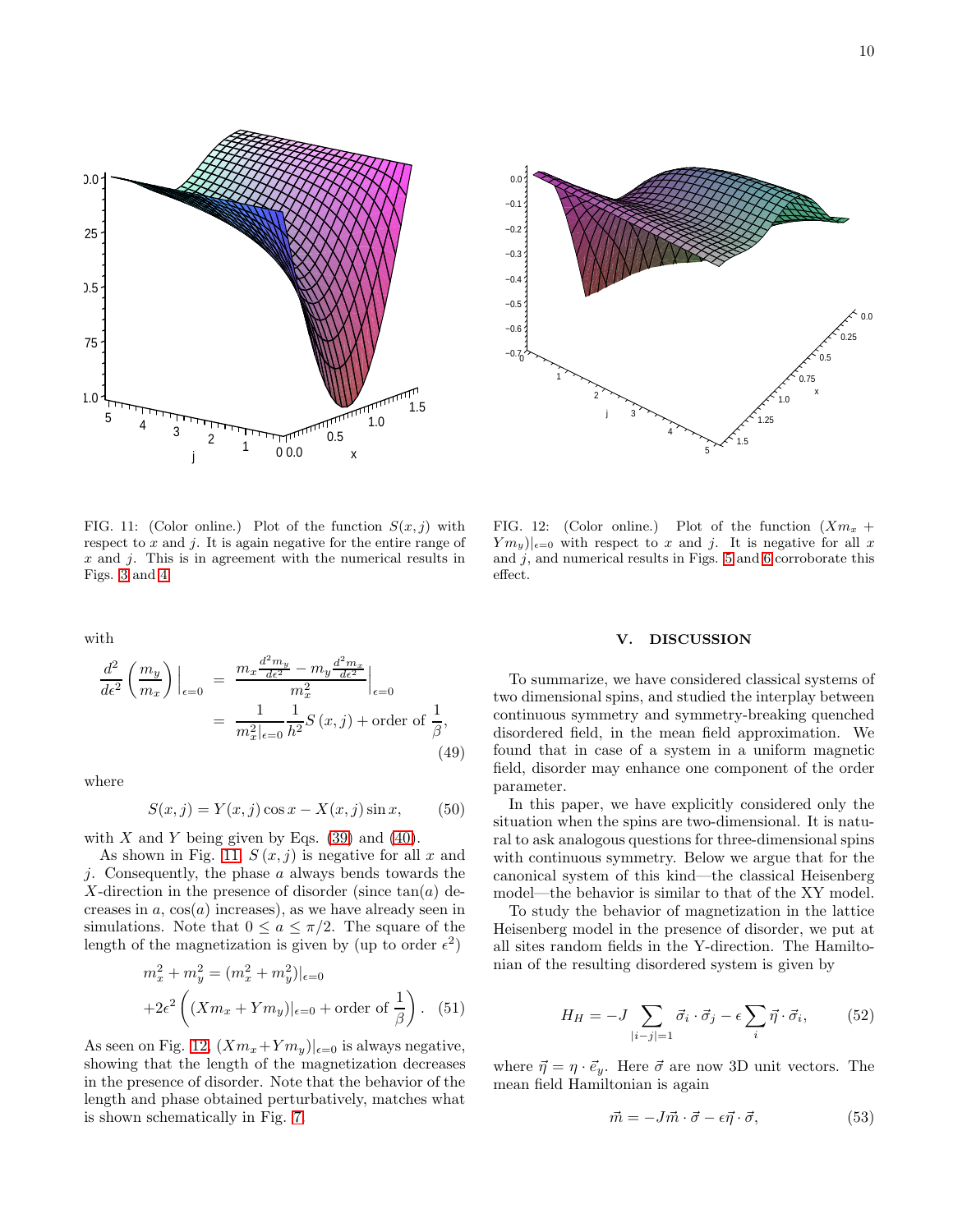where  $\vec{m}$  is the magnetization, and this time we parametrize  $\vec{\sigma}$  as  $(\sin \theta \cos \phi, \cos \theta \sin \phi, \cos \theta)$ . Therefore, the mean field equation reads

$$
\vec{m} = Av_{\eta} \left[ \frac{\int \vec{\sigma} \exp(\beta J \vec{m} \cdot \vec{\sigma} + \beta \epsilon \eta \sigma_y) \sin \theta d\theta d\phi}{\int \exp(\beta J \vec{m} \cdot \vec{\sigma} + \beta \epsilon \eta \sigma_y) \sin \theta d\theta d\phi} \right] \equiv F_H(m),\tag{54}
$$

where we have chosen

 $\vec{m} = (m \sin \psi \cos \chi, m \sin \psi \sin \chi, m \cos \psi).$ 

Consider first the case, when  $\epsilon = 0$ . By symmetry, the solutions of the mean field equation in this case form a sphere for  $\beta > \beta_c^{0H}$ .

Suppose that the radius of the sphere is  $m_0^H$ . To find  $\beta_c^{0H}$  analytically, we can use an argument that is similar to the one that we have used in the case of the XY model. The existence of critical temperature gives the condition

$$
F_H'(0) = \frac{\beta J}{3} > 1\tag{55}
$$

which implies

$$
\beta_c^{0H} = \frac{3}{J}.
$$

The behavior of the magnetization as  $\beta$  approaches  $\beta_c^{0H}$ , is given by

$$
m_0^H = \frac{\sqrt{5}}{\sqrt{2}} \frac{1}{J} (\beta_c^{0H})^{-\frac{3}{2}} (\beta - \beta_c^{0H})^{\frac{1}{2}}.
$$
 (56)

- <span id="page-10-0"></span><sup>1</sup> P.W. Anderson, *Basic Notions of Condensed Matter* Physics (Westview Press, Colorado, 1984); P.A. Lee and R.V. Ramakrishnan, Rev. Mod. Phys. 57, 287 (1985); R. Zallen, The physics of amorphous solids (Wiley, New York, 1998).
- <span id="page-10-1"></span><sup>2</sup> For a discussion of the recent development in the area of disordered quantum gases, see e.g. V. Ahufinger, L.Sanchez-Palencia, A. Kantian, A. Sanpera, and M. Lewenstein, Phys. Rev. A 72, 063616 (2005); M. Lewenstein, A. Sanpera, V. Ahufinger, B. Damski, A. Sen(De), and U. Sen, Adv. in Phys. 56, 243 (2007).
- <span id="page-10-2"></span> $3$  M. Mézard, G. Parisi, and M.A. Virasoro, Spin Glass Theory and Beyond (World Scientific, Singapore, 1987); S. Sachdev, Quantum Phase Transitions (Cambridge University Press, Cambridge, 1999); D. Chowdhury, Spin Glasses and other Frustrated Systems (Wiley, New York, 1986).
- <span id="page-10-3"></span><sup>4</sup> D.J. Amit, *Modeling Brain Function* (Cambridge University Press, Cambridge, 1989).
- <span id="page-10-4"></span> $5$  A. Aharony and D. Stauffer, *Introduction to percolation* Theory (Taylor & Francis, London, 1994); G. Grimmett, Percolation (Springer, Berlin, 1999).
- <span id="page-10-5"></span><sup>6</sup> A. Auerbach, Interacting electrons and Quantum magnetism (Springer, New York, 1994).
- <span id="page-10-6"></span> $^7$  P.W. Anderson, Phys. Rev. 109, 1492 (1958); E. Abrahams, P.W. Anderson, D.C. Licciardello, and T.V. Ramakrishnan, Phys. Rev. Lett. 42, 673 (1979).

Note that in the case of the XY model, we also found a similar behavior of the magnetization near its critical temperature.

In the presence of disorder, i.e.  $\epsilon \neq 0$ , we obtain the correction to the critical temperature as

$$
\beta_c^{eH} = \frac{3}{J} + \frac{9}{5} \frac{\epsilon^2}{J^3} + o(\epsilon^2), \n= \beta_c^{0H} + \frac{9}{5} \frac{\epsilon^2}{J^3} + o(\epsilon^2),
$$
\n(57)

which is again qualitatively siumilar to the situation in the XY model. The magnetization near the critical temperature is also decreased by an order of  $\epsilon^2$ . The relation between the magnetization without disorder  $(m_0^H)$ , and that in the presence of disorder  $(m^H)$  is

$$
m^H = m_0^H \left( 1 - \frac{1}{12J^2 (m_0^H)^2} \epsilon^2 \right). \tag{58}
$$

# Acknowledgments

We acknowledge support from the DFG (SFB  $407$ , SPP1078 and SPP1116, 436POL), Spanish Ministerio de Ciencia y Tecnología grants FIS-2005-04627 and "Ramón y Cajal", Acciones Integradas and Consolider QOIT, the ESF Program QUDEDIS, and EU IP SCALA. J. W. was partially supported by the NSF grant DMS 0623941.

- <span id="page-10-7"></span><sup>8</sup> Y. Nagaoka and H. Fukuyama (Eds.), Anderson Localization, Springer Series in Solid State Sciences 39, (Springer, Heidelberg, 1982); T. Ando and H. Fukuyama (Eds.), Anderson Localization, Springer Proceedings of Physics 28, (Springer, Heidelberg, 1988).
- <span id="page-10-8"></span> $9\,$  Y. Imry and S. Ma, Phys. Rev. Lett. **35**, 1399 (1975).
- <span id="page-10-9"></span> $10$  J.Z. Imbrie, Phys. Rev. Lett. 53, 1747 (1984); J. Bricmont and A. Kupiainen, ibid. 59, 1929 (1987).
- <span id="page-10-10"></span><sup>11</sup> M. Aizenman and J. Wehr, Phys. Rev. Lett. 62, 2503 (1989); M. Aizenman and J. Wehr, Comm. Math. Phys. 130, 489 (1990).
- <span id="page-10-11"></span><sup>12</sup> J. Wehr, A. Niederberger, L. Sanchez-Palencia, and M. Lewenstein, Phys. Rev. B 74, 224448 (2006).
- <span id="page-10-12"></span> $13$  C.J. Thompson, *Classical equilibrium statistical mechanics* (Clarendon Press, Oxford, 1988).
- <span id="page-10-13"></span><sup>14</sup> A. Aharony, Phys. Rev. B 18, 3328 (1978); D.E. Feldman, J. Phys. A 31, L177 (1998); B.J. Minchau and R.A. Pelcovits, Phys. Rev. B 32, 3081 (1985).
- <span id="page-10-14"></span><sup>15</sup> D.A. Abanin, P.A. Lee, and L.S. Levitov Phys. Rev. Lett. 98, 156801 (2007).
- <span id="page-10-15"></span> $16$  I.A. Fomin, J. Low Temp. Phys. **134**, 97 (2005): JETP Lett. 85, 434 (2007); see also G.E. Volovik, JETP Lett. 81, 647 (2005).
- <span id="page-10-16"></span> $17$  A. Niederberger, T. Schulte, J. Wehr, M. Lewenstein, L. Sanchez-Palencia, and K. Sacha, [arXiv:0707.0675.](http://arxiv.org/abs/0707.0675)
- <span id="page-10-17"></span><sup>18</sup> D. Mermin and H. Wagner, Phys. Rev. Lett. 17, 1133